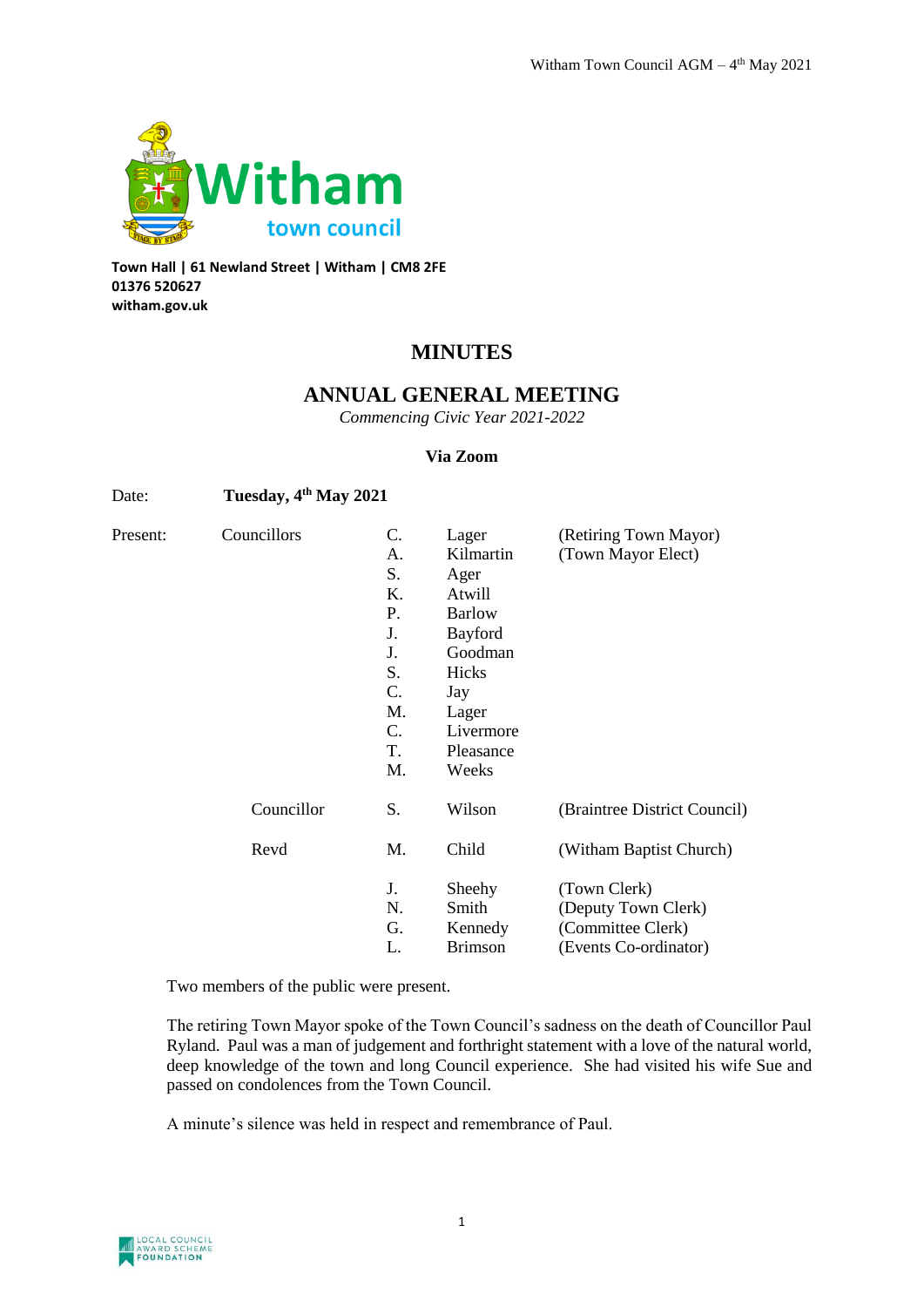## **1. ADDRESS FROM THE TOWN MAYOR**

The retiring Town Mayor for civic years 2019-2020 & 2020-2021 spoke of her enjoyment of her first year in office with so many events to attend including Carnival Day, opening the Charter Market and hosting coffee mornings with the Mayor. She spoke of her successful Barn Dance in January and Bollywood Evening in February 2020. She was looking forward to a Golf Day and a Civic Service to finish a busy year when covid hit and everything stopped. This past year had been an anti-climax with government restrictions limiting events to acts of remembrance at the War Memorial, the lighting of the Christmas tree and congratulating residents on reaching their 100<sup>th</sup> birthdays. She was pleased that the Town Council had been able to host the Easter Quest event for families on the River Walk and she thanked staff for their support.

## **2. ELECTION OF WITHAM TOWN MAYOR FOR 2021/2022**

The retiring Town Mayor invited nominations for Town Mayor of Witham for Civic Year 2021/2022.

> **RESOLVED** That Councillor Angela Kilmartin be elected to serve as Town Mayor of Witham for the Civic Year 2021/2022.

Taking the chair, The Town Mayor thanked Councillor C. Lager for her for dutiful service and Members for her election to office.

#### **3. DECLARATION OF ACCEPTANCE OF OFFICE**

The Declaration of Acceptance of Office was received, signed and witnessed, before subsequently being:

> **RESOLVED** That the Declaration of Acceptance of Office be accepted.

## **4. APOLOGIES FOR ABSENCE**

Apologies for absence were received from Councillor R. Williams due to employment commitments.

**RESOLVED** Apologies be received and accepted.

#### **5. INTERESTS**

Later in the Meeting at Minute 20, the Town Mayor declared non-pecuniary interests in Witham in Bloom and Witham Town Luncheon Club.

## **6. INTRODUCTION OF ORDER NOTES**

Members acknowledged the introduction of Order Notes on agenda papers, to assist meeting participants with procedural navigation of debates.

**RESOLVED** The information be received and noted.

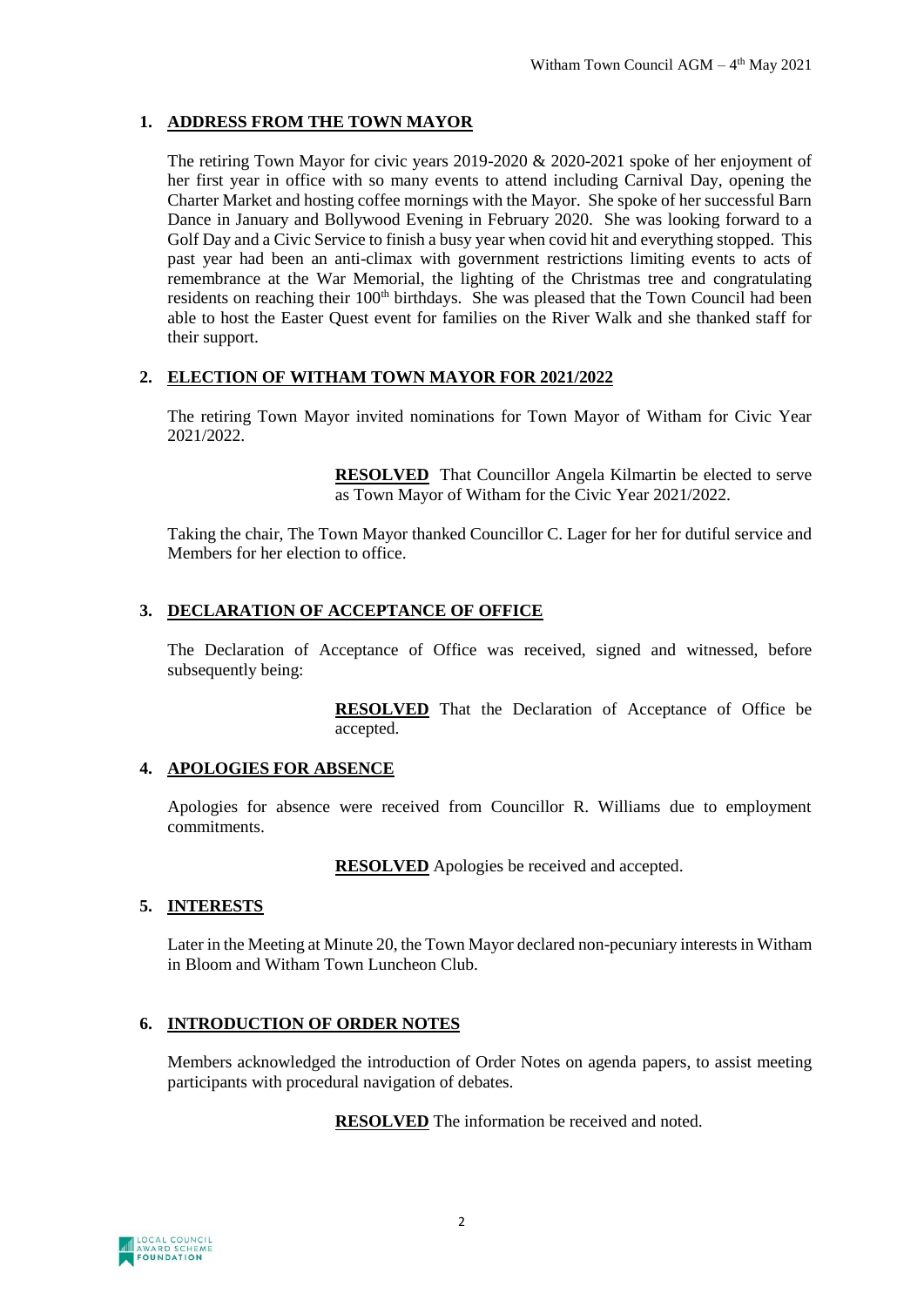## **7. APPOINTMENT OF WITHAM DEPUTY TOWN MAYOR FOR 2021/2022**

The Town Mayor invited nominations for Deputy Town Mayor of Witham for Civic Year 2021/2022.

> **RESOLVED** That Councillor Jack Bayford be elected to serve as Deputy Town Mayor of Witham for the Civic Year 2021/2022.

#### **8. DISPOSAL OF TOWN MAYOR'S APPEAL 2019/2020 - 2020/2021**

Members were asked to authorise the disposal of the Town Mayor's Appeal to the sum of £7,345.81 to Citizens Advice as her nominated beneficiary for the civic years 2019/2020 & 2020/2021.

Members congratulated Councillor C. Lager on the sum raised.

**RESOLVED** That authority be given to release the sum of £7,345.81 from the Town Mayor's Appeal to her nominated charity.

#### **9. APPOINTMENT OF TOWN MAYOR'S CHAPLAIN**

The Town Mayor explained that she wished to appoint the Revd Michael Child, Witham Baptist Church, as the Town Mayor's Chaplain.

Revd Child was delighted to accept the role as Town Mayor's Chaplain.

**RESOLVED** That Revd Michael Child be confirmed as the Town Mayor's Chaplain.

## **10. TOWN MAYOR'S ALLOWANCE CIVIC YEAR 2021/2022**

Members were asked to authorise payment of the Town Mayor's Allowance set at £2,000 for civic year 2021/2022.

> **RESOLVED** That the Town Mayor's Allowance of £2,000 for the civic year 2021/2022 be confirmed.

#### **11. MINUTES**

The Minutes of Witham Town Council Meeting held 6<sup>th</sup> April 2021 were received.

**RESOLVED** That the Minutes of the Town Council Meeting held 6<sup>th</sup> April 2021 be confirmed as a true record and signed by the Town Mayor.

#### **12. SCHEME OF DELEGATION**

The current Scheme of Delegation was received along with proposed amendments for adoption including terms of reference.

> **RESOLVED** That the Scheme of Delegation and amendments be received and approved.

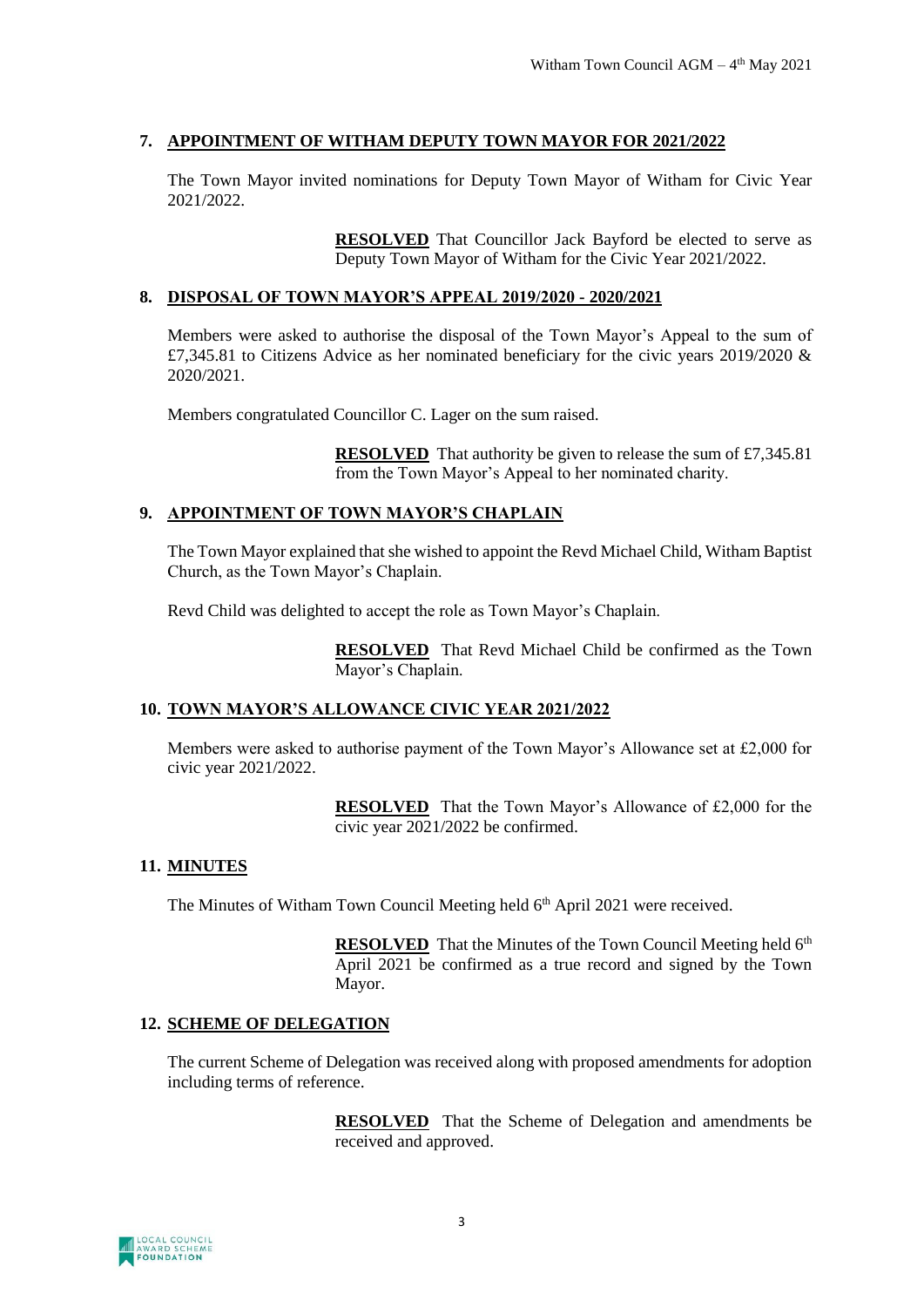## **13. APPOINTMENT OF MEMBERS TO EXISTING COMMITTEES**

Nominations were received to appoint Members to the following Standing Committees:

13.1) Planning Applications & Transport Committee

**RESOLVED** That the following Members be elected to serve on the Planning Applications and Transport Committee for the ensuing civic year –

| Councillors | Κ.      | Atwill    |
|-------------|---------|-----------|
|             | P.      | Barlow    |
|             | J.      | Goodman   |
|             | S.      | Hicks     |
|             | A.      | Kilmartin |
|             | C.      | Jay       |
|             | C.      | Lager     |
|             | M.      | Lager     |
|             | C.      | Livermore |
|             | Vacancy |           |

13.2) Environment Committee

**RESOLVED** That the following Members be elected to serve on the Environment Committee for the ensuing civic year –

| Councillors | Κ.              | Atwill       |
|-------------|-----------------|--------------|
|             | J.              | Bayford      |
|             | J.              | Goodman      |
|             | S.              | <b>Hicks</b> |
|             | $\mathsf{A}$ .  | Kilmartin    |
|             | C.              | Lager        |
|             | M.              | Lager        |
|             | $\mathcal{C}$ . | Livermore    |
|             | M.              | Weeks        |
|             | Vacancy         |              |

13.3) Community Committee

**RESOLVED** That the following Members be elected to serve on the Community Committee for the ensuing civic year –

| Councillors | S.      | Ager      |
|-------------|---------|-----------|
|             | J.      | Bayford   |
|             | C.      | Jay       |
|             | C.      | Lager     |
|             | M.      | Lager     |
|             | C.      | Livermore |
|             | T.      | Pleasance |
|             | M.      | Weeks     |
|             | R.      | Williams  |
|             | Vacancy |           |

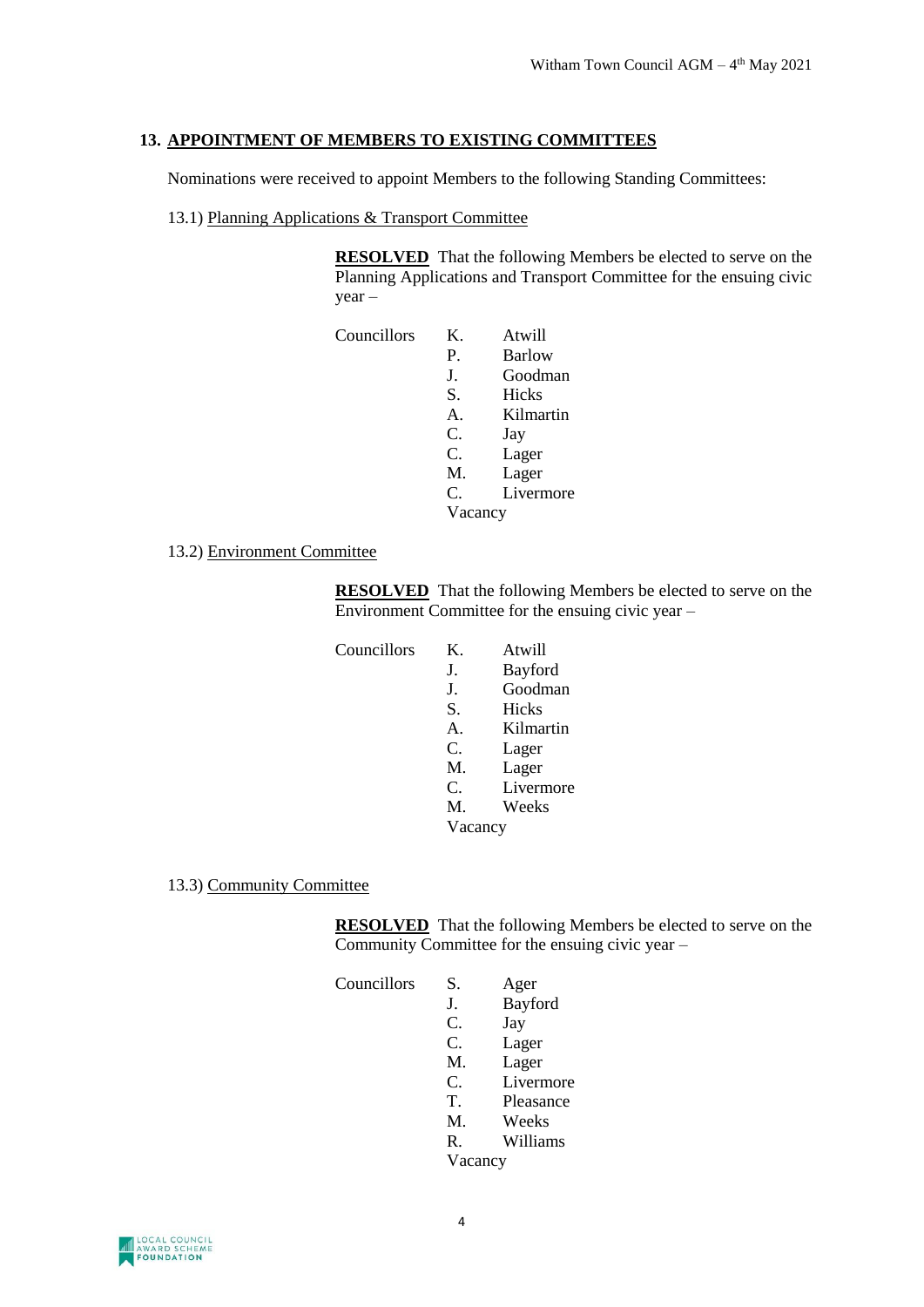13.4) Policy & Resources Committee

**RESOLVED** That the following Members be elected to serve on the Policy and Resources Committee for the ensuing civic year –

Councillors S. Ager K. Atwill P. Barlow J. Goodman C. Jay M. Lager T. Pleasance M. Weeks R. Williams Vacancy

## **14. APPOINTMENT OF STANDING COMMITTEE CHAIRS/VICES**

Nominations were received to appoint Chairman & Vice Chairman to the following:

14.1) Planning Applications & Transport Committee

**RESOLVED** That Councillor Goodman be appointed as Chairman and Councillor Kilmartin appointed as Vice Chairman of the Planning Applications and Transport Committee for the ensuing civic year.

#### 14.2) Environment Committee

**RESOLVED** That Councillor Goodman be appointed as Chairman and Councillor Atwill as Vice Chairman of the Environment Committee for the ensuing civic year.

#### 14.3) Community Committee

**RESOLVED** That Councillor Ager be appointed as Chairman and Councillor Bayford as Vice Chairman of the Community Committee for the ensuing civic year.

14.4) Policy & Resources Committee

**RESOLVED** That Councillor M. Lager be appointed as Chairman and Councillor Williams be appointed as Vice Chairman of the Policy and Resources Committee for the ensuing civic year.

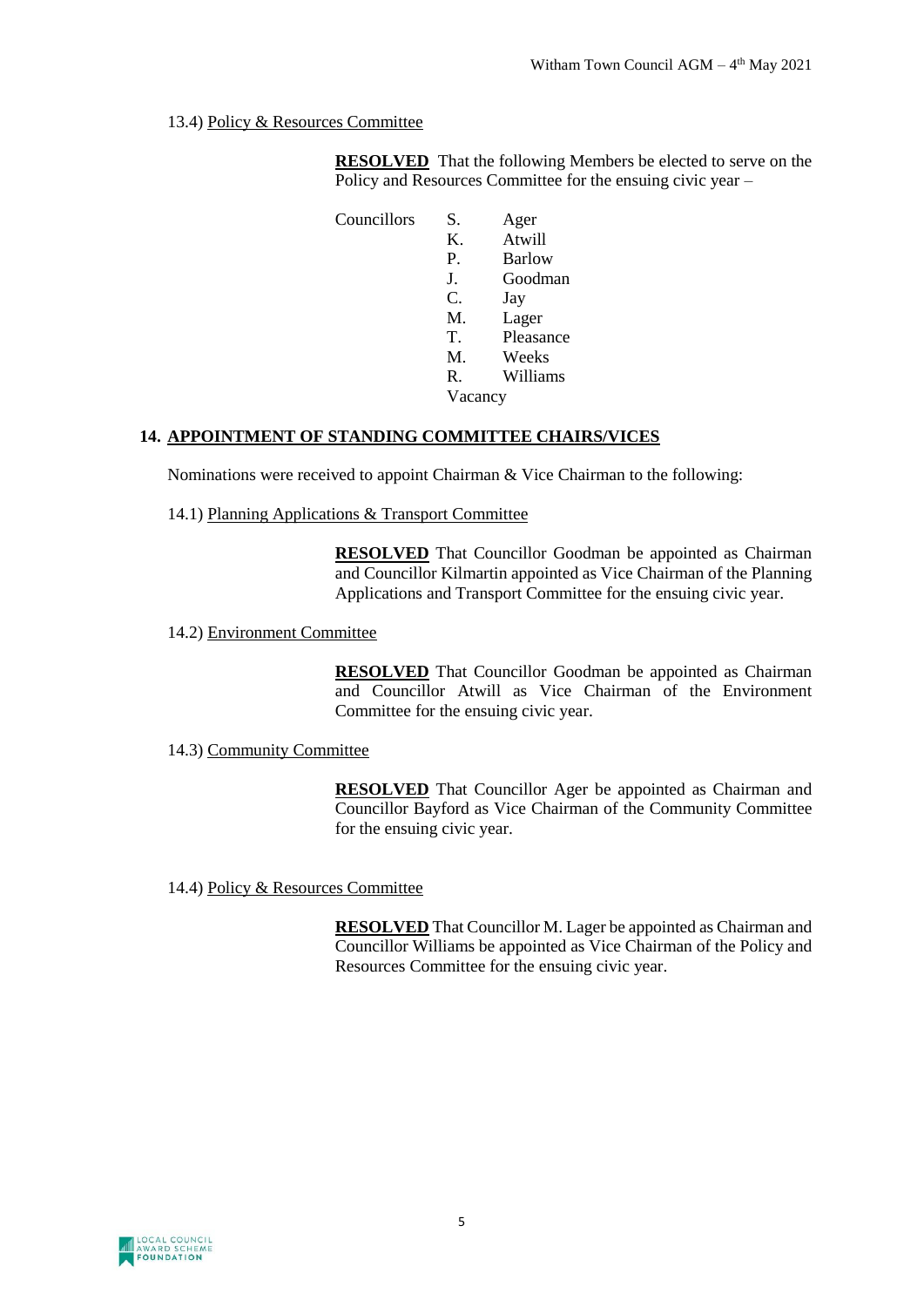#### **15. APPOINTMENT OF MEMBERS TO EXISTING SUB-COMMITTEES**

Nominations were received to appoint Members to the following Sub-Committees:

15.1) Staffing & Accommodation Sub-Committee

**RESOLVED** That the following Members be elected to serve on the Staffing and Accommodation Sub-Committee for the ensuing civic year–

| Councillors | S.        | Ager          |
|-------------|-----------|---------------|
|             | P.        | <b>Barlow</b> |
|             | $\bf J$ . | Goodman       |
|             | M.        | Lager         |
|             | T         | Pleasance     |
|             | M         | Weeks         |

15.2) Open Spaces Management Sub-Committee

**RESOLVED** That the following Members be elected to serve on the Open Spaces Management Sub-Committee for the ensuing civic year –

| Councillors | K.        | Atwill                                                                                                                                                                                                                                                                                                                                                    |
|-------------|-----------|-----------------------------------------------------------------------------------------------------------------------------------------------------------------------------------------------------------------------------------------------------------------------------------------------------------------------------------------------------------|
|             | $\bf J$ . | Goodman                                                                                                                                                                                                                                                                                                                                                   |
|             | S.        | Hicks                                                                                                                                                                                                                                                                                                                                                     |
|             | C.        | Lager                                                                                                                                                                                                                                                                                                                                                     |
|             | T         | Pleasance                                                                                                                                                                                                                                                                                                                                                 |
|             |           | $\lambda$ and $\lambda$ and $\lambda$ and $\lambda$ and $\lambda$ and $\lambda$ and $\lambda$ and $\lambda$ and $\lambda$ and $\lambda$ and $\lambda$ and $\lambda$ and $\lambda$ and $\lambda$ and $\lambda$ and $\lambda$ and $\lambda$ and $\lambda$ and $\lambda$ and $\lambda$ and $\lambda$ and $\lambda$ and $\lambda$ and $\lambda$ and $\lambda$ |

And the opportunity to co-opt members.

15.3) Estimates Sub-Committee

**RESOLVED** That the following Members be elected to serve on the Estimates Sub-Committee for the ensuing civic year –

| Councillors | S. | Ager     |
|-------------|----|----------|
|             | J. | Bayford  |
|             | J. | Goodman  |
|             | M. | Lager    |
|             | R  | Williams |
|             |    |          |

#### **16. APPOINTMENT OF MEMBERS TO ADVISORY COMMITTEES**

Nominations were received to appoint Members to the following Advisory Committees -

16.1) Neighbourhood Plan Steering Group

**RESOLVED** That the following Members be elected to serve on the Neighbourhood Plan Steering Group for the ensuing civic year –

| Councillors | S.        | Ager          |
|-------------|-----------|---------------|
|             | ĸ.        | Atwill        |
|             | P.        | <b>Barlow</b> |
|             | $\bf J$ . | Goodman       |
|             | S.        | Hicks         |
|             |           |               |

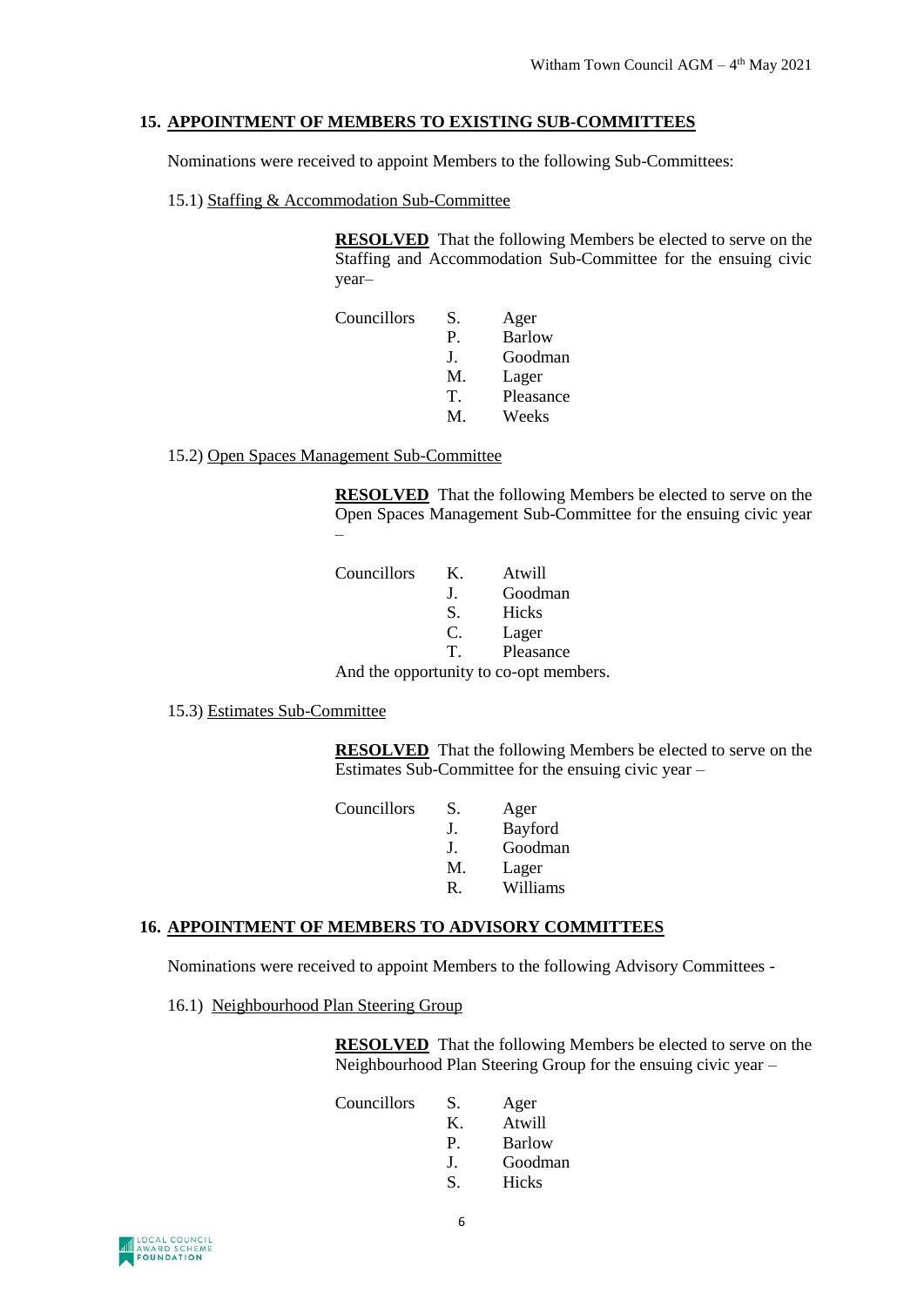#### C. Jay M. Lager And the opportunity to co-opt members.

16.2) Delivering Developers Obligations Advisory Committee

**RESOLVED** That the following Members be elected to serve on the Delivering Developers Obligations Advisory Committee for the ensuing civic year –

| Councillors | K. | Atwill        |
|-------------|----|---------------|
|             | P. | <b>Barlow</b> |
|             | C. | Jay           |
|             | M. | Lager         |

16.3) Town Centre Regeneration Steering Group

**RESOLVED** That the following Members be elected to serve on the Town Centre Regeneration Steering Group –

| Councillors | Κ.           | Atwill                                |
|-------------|--------------|---------------------------------------|
|             | $\mathbf{L}$ | Goodman                               |
|             | M.           | Lager                                 |
|             | T.           | Pleasance                             |
|             |              | And the opportunity to co-opt Members |

16.4) Localism & Devolution Steering Group

**RESOLVED** That the following Members be elected to serve on the Localism & Devolution Steering Group for the ensuing civic year –

| Councillors | Κ.           | Atwill    |
|-------------|--------------|-----------|
|             | $\mathbf{I}$ | Goodman   |
|             | M.           | Lager     |
|             | T            | Pleasance |
|             | Vacancy      |           |

16.5) Council Events Review Group

**RESOLVED** That the following Members be elected to serve on the Council Events Review Group for the ensuing civic year –

| Councillors | J.       | Bayford   |
|-------------|----------|-----------|
|             | л.       | Goodman   |
|             | $\Gamma$ | Livermore |
|             | R        | Williams  |
|             | —        |           |

Two vacancies

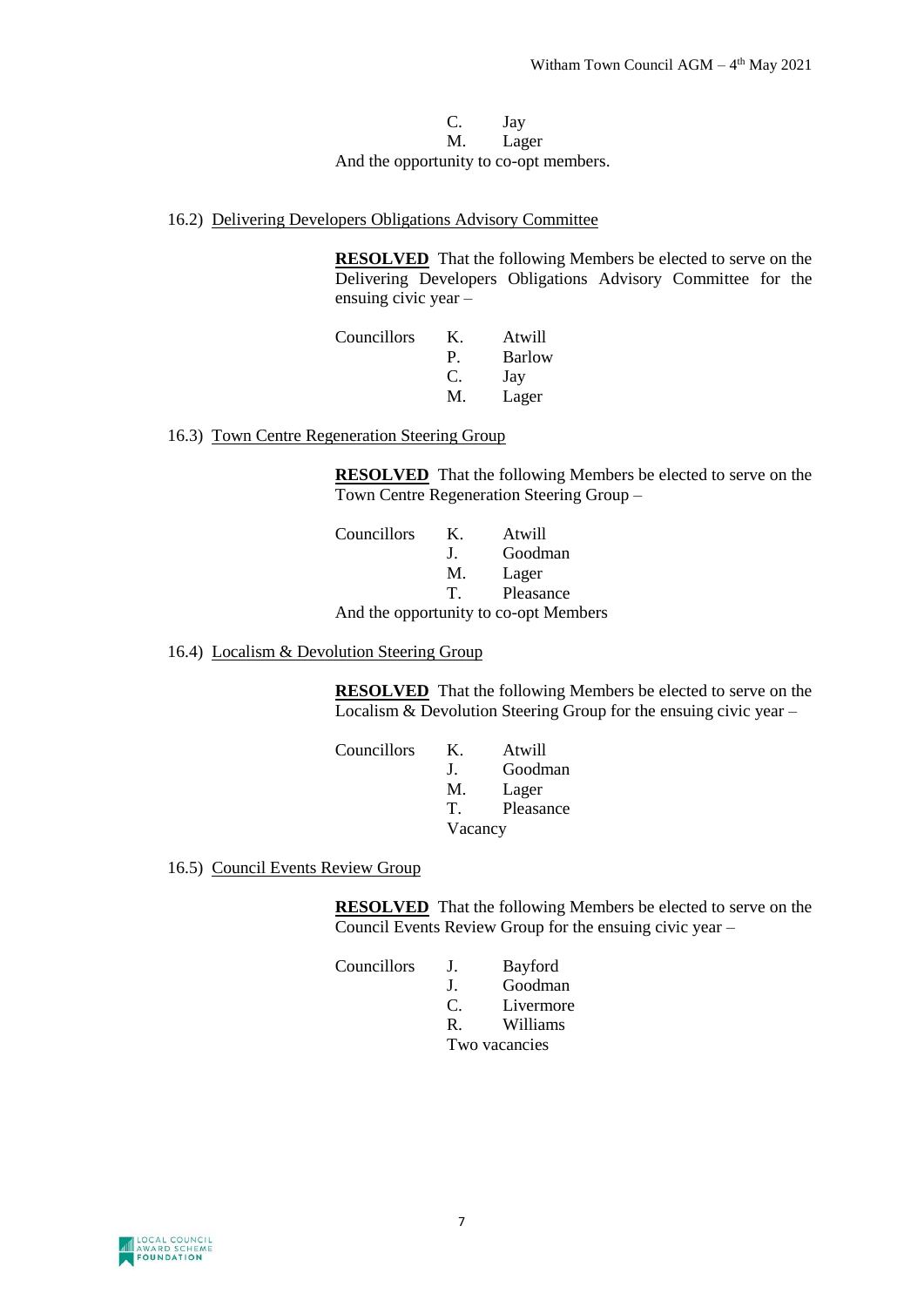#### 16.6) Youth Working Group

**RESOLVED** That the following Members be elected to serve on the Task and Finish Group (Youth) for the ensuring civic year –

Councillors J. Bayford S. Hicks C. Lager And the opportunity to co-opt members

16.7) Improving Healthcare Facilities Working Group

**RESOLVED** That the following Members be elected to serve on the Improving Healthcare Facilities Working Group for the ensuing civic year –

| Councillors | S.             | Ager          |
|-------------|----------------|---------------|
|             | P.             | <b>Barlow</b> |
|             | J.             | Goodman       |
|             | C.             | Jay           |
|             | $\mathsf{A}$ . | Kilmartin     |
|             | M.             | Lager         |
|             | T              | Pleasance     |
|             |                |               |

And the opportunity to co-opt members

16.8) Local Heritage List Review Group

**RESOLVED** That the following Members be elected to serve on the Task and Finish Group (Local Heritage List) for the ensuing civic year

| Councillors | S.           | Ager                                  |
|-------------|--------------|---------------------------------------|
|             | $\mathbf{L}$ | Goodman                               |
|             | M.           | Lager                                 |
|             |              | And the opportunity to co-opt members |

16.9) Social Isolation Working Group

**RESOLVED** That the following Members be elected to serve on the Task and Finish Group (Social Isolation) for the ensuing civic year –

| Councillors | S.            | Ager                                  |
|-------------|---------------|---------------------------------------|
|             | C.            | Jay                                   |
|             | C.            | Lager                                 |
|             | $\mathcal{C}$ | Livermore                             |
|             | M.            | Weeks                                 |
|             |               | And the opportunity to co-opt members |

16.10) Financial Scrutiny Panel

**RESOLVED** That the following Members be elected to serve on the Financial Scrutiny Panel for the ensuing civic year –

| Councillors | Κ. | Atwill   |
|-------------|----|----------|
|             | P  | Barlow   |
|             |    | Goodman. |

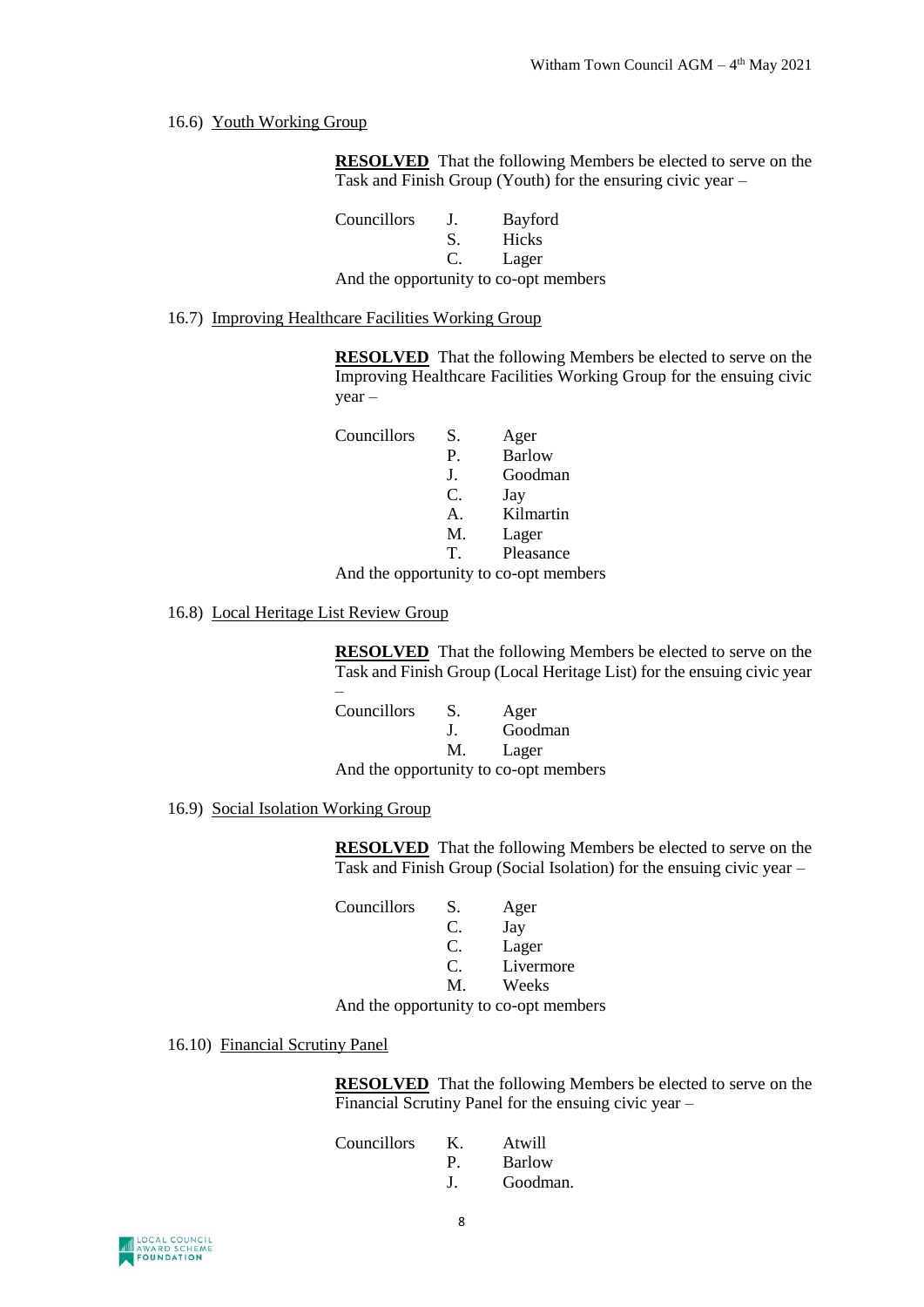It was noted out that no appointments to the Voice Editorial Board had been included, as the role required further clarity in the Scheme of Delegation.

> **RESOLVED** That the following Members be elected to serve on the Voice Editorial Board for the ensuing civic year -

| Councillors | P.        | Barlow  |
|-------------|-----------|---------|
|             | $\bf J$ . | Goodman |
|             | M.        | Lager   |
|             | М         | Weeks   |

#### **17. APPOINTMENT / DISSOLUTION OF COMMITTEES**

Members were asked to consider appointment to the newly constituted functions:

17.1) Climate Scrutiny Panel

**RESOLVED** That the following Members be elected to serve on the Climate Scrutiny Panel for the ensuing civic year –

| Councillors | S. | Ager         |
|-------------|----|--------------|
|             | S. | <b>Hicks</b> |
|             | C. | Jay          |

#### **18. ADOPTION OF STANDING ORDERS**

The Standing Orders were received along with proposals for amendment and adoption.

**RESOLVED** That the Standing Orders be received.

**RESOLVED** That the proposed amendments be adopted.

#### **19. ADOPTION OF FINANCIAL REGULATIONS**

The Financial Regulations were received along with proposals for amendment and adoption.

**RESOLVED** That the Financial Regulations be received.

**RESOLVED** That the proposed amendments be adopted.

#### **20. APPOINTMENTS TO OUTSIDE BODIES & REPRESENTATIVES**

Members then had an opportunity to express interest in outside roles.

#### 20.1) Essex Association of Local Councils

It was noted out that the Town Council does not have a right to appoint a Member to serve on the Essex Association of Local Councils Committee, this would be a nomination from the Braintree Association of Local Councils.

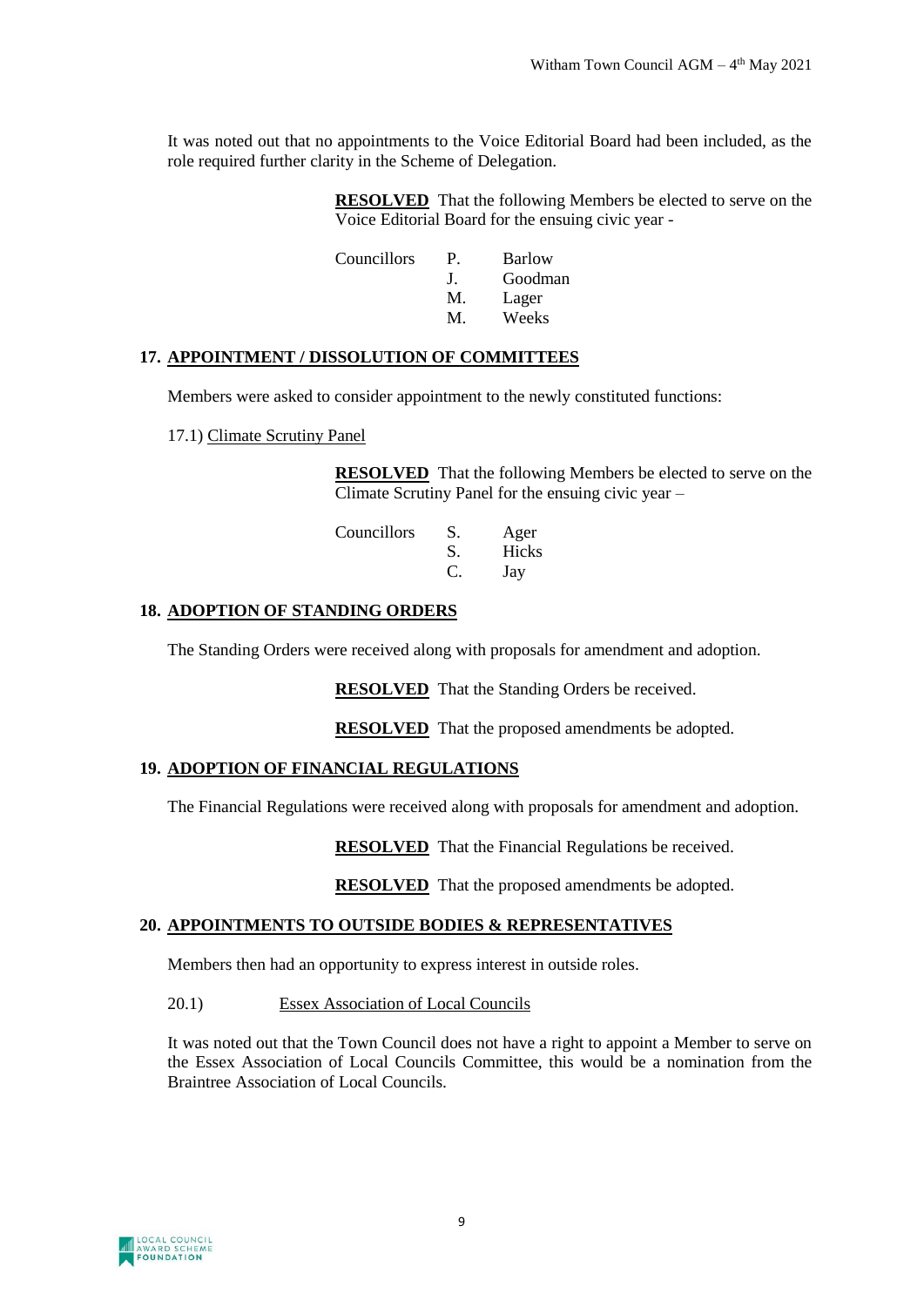#### 20.2) Braintree Association of Local Councils

Councillor M. Lager explained that he had been involved in reviving Braintree Association of Local Councils with half of the town and parish councils in the Braintree District becoming members so united they can be a stronger voice when dealing with Braintree District and Essex County Councils.

> **RESOLVED** That Councillor M. Lager be appointed as the Town Council representative on Braintree Association of Local Councils.

20.3) Witham Chamber of Commerce

**RESOLVED** That Councillor S. Ager be appointed as the Town representative on Witham Chamber of Commerce.

20.4) Witham in Bloom

Councillor Kilmartin had declared an interest.

**RESOLVED** That Councillor Kilmartin be appointed as the responsible member for Witham in Bloom.

20.5) Witham Town Luncheon Club

Councillor Kilmartin had declared an interest as the Chairman of the Witham Town Luncheon Club.

> **RESOLVED** That Councillor Kilmartin be appointed as the Town Council representative for Witham Town Luncheon Club.

20.6) Witham Carnival Association

**RESOLVED** That Councillor Williams be appointed as the Town Council representative on the Witham Carnival Association.

20.7) Citizens Advice

**RESOLVED** That Councillor C. Lager be appointed as the Town Council representative for Citizens Advice.

20.8) Passenger Transport Panel

**RESOLVED** That Councillor Goodman be appointed as the Town Council representative for the Passenger Transport Panel.

20.9) LGBTQ+ Ambassador

**RESOLVED** That Councillor Jay be appointed as the Town Council LGBTQ+ Ambassador.

#### **21. APPOINTMENT OF AUTHORISED SIGNATORIES**

Members were asked to consider proposed Member placements of Authorised Signatories.

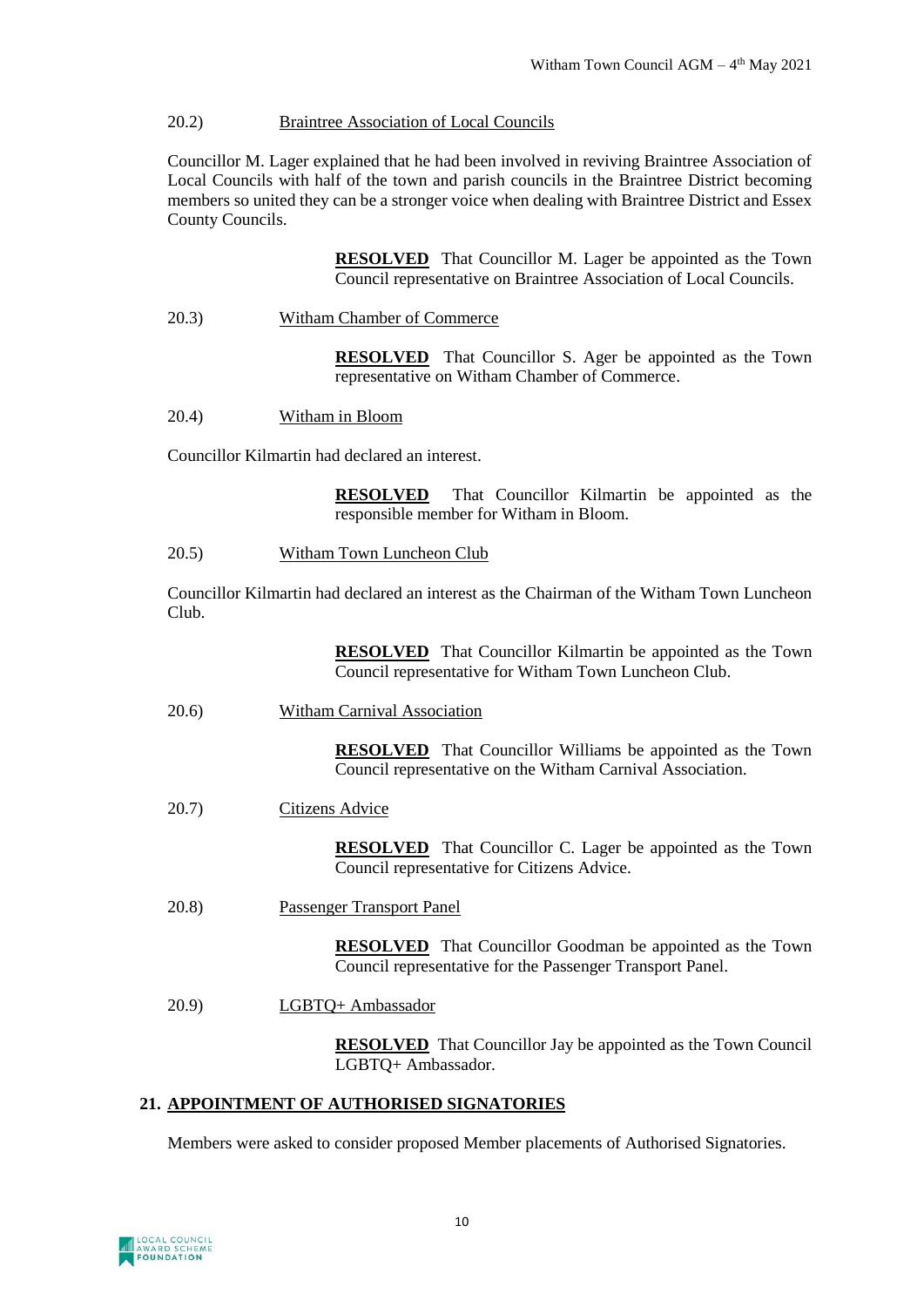**RESOLVED** That the following Members be Authorised Signatories

| Councillors | Κ.          | Atwill        |
|-------------|-------------|---------------|
|             | $P_{\cdot}$ | <b>Barlow</b> |
|             | J.          | Goodman       |
|             | S.          | Hicks         |
|             | M.          | Lager         |
|             | R.          | Williams      |

#### **22. GENERAL POWER OF COMPETENCE**

Members reaffirmed the Council's eligibility for holding the General Power of Competence.

**RESOLVED** That the Town Council uses the General Power of Competence for the civic year 2021/2022.

#### **23. APPOINTMENT OF LEADER OF THE COUNCIL**

A report was received and Members asked to consider whether a Leader of the Council should be appointed.

Members considered the role and agreed that further clarification within the Scheme of Delegation would be beneficial in recognition that the office of the Leader should continue to function as the direct contact point for Council business.

> **RESOLVED** that the Council continues to operate the Leader of the Council role.

#### **24. ASSET REVIEW**

Members were asked to review the Council's assets.

**RESOLVED** That the Assets be received and noted.

#### **25. TIME AND PLACE OF ORDINARY MEETINGS**

Members noted the calendar of meetings having recently been set with the possibility of further, future amendments arising as required.

**RESOLVED** That the information be received and noted.

#### **26. ADOPTION OF TOWN COUNCIL CODE OF CONDUCT**

A revised draft Code of Conduct was received along with recommendations.

**RESOLVED** That the Code of Conduct be adopted subject to general formatting and corrections.

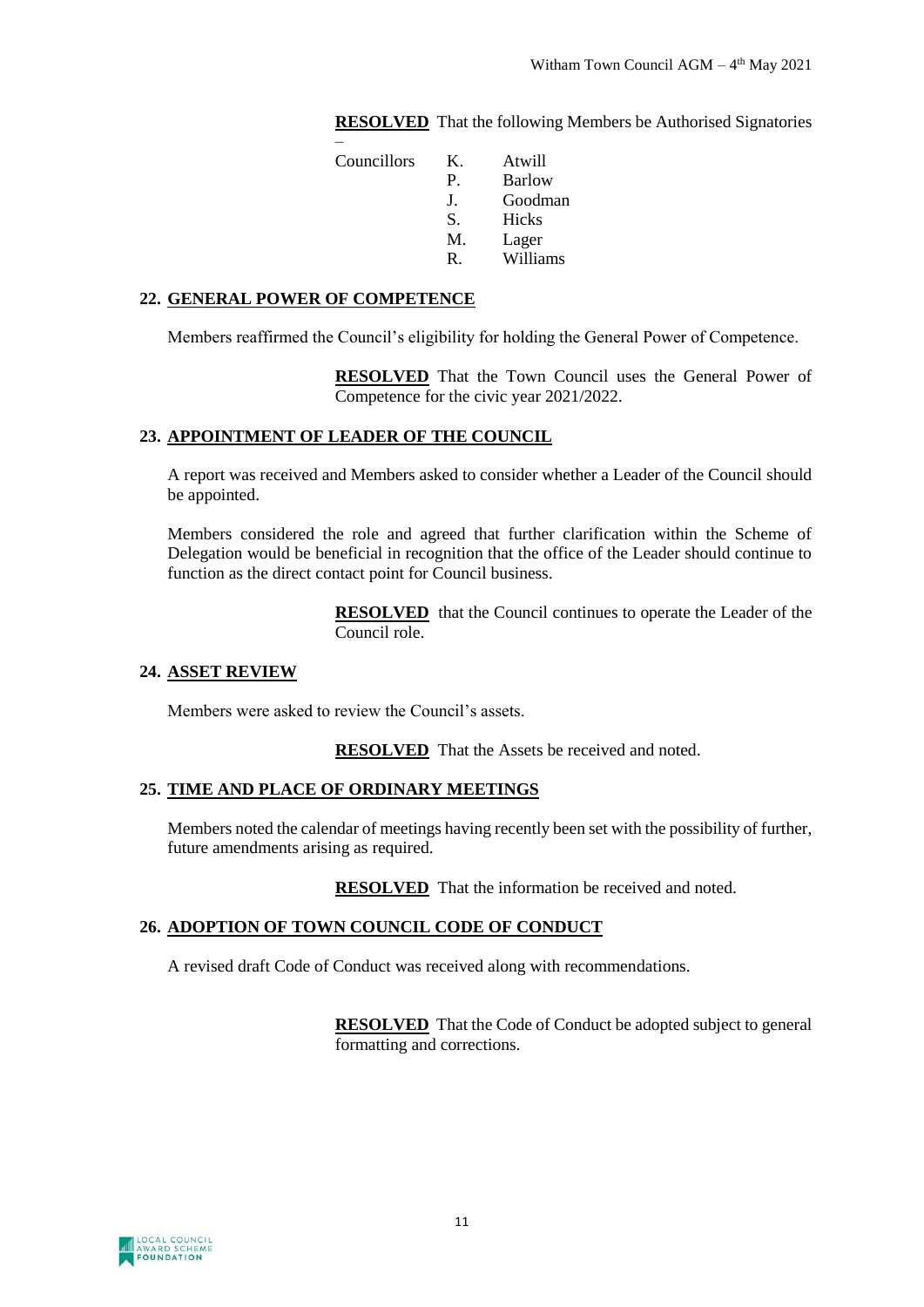## **27. TREASURY & INVESTMENT POLICY**

Members were asked to receive and renew the Town Council's Treasury & Investment Policy.

The suggestion was made at paragraph 6 that it would be sufficient for the Town Council to invest in high credit quality banks and building societies. The Town Clerk explained that he would investigate as he considered that the following section might be prescribed by the government.

> **RESOLVED** That the Treasury and Investment Policy be received subject to deletion of credit ratings references with Mood's Investors Service and Standards and Poor's.

#### **28. MANDATORY MEMBERS TRAINING REPORT**

A report was received from Councillor Chelsey Jay and Members asked to consider the motion that all elected Witham Town Councillors partake in mandatory equality and diversity training as unconscious biases can influence a person's judgement without them being aware.

An amendment was put that the proposed training of unconscious bias, disability, race  $\&$ cultural diversity and LGBTQ+ was too narrow an approach and that regular briefings for Members to include those items and ones such as data protection and Freedom of Information should be included. It was also important to remember that training is not enforceable on **Members** 

**RESOLVED** That the amendment be carried.

A further amendment was tabled to replace "unconscious bias" with "behavioural modification"

**RESOLVED** That the amendment be carried.

**RESOLVED** That the Town Clerk arranges regular training briefings, to which all elected Town Councillors will be invited, which will include inter alia behavioural modification, disability, race and cultural diversity and LGBTQ+.

## **29. WITHAM TOWN TWINNING CORRESPONDENCE**

Correspondence was received from the twin town of Waldbröl giving advance advice of the Unification Celebrations to be held in October which would coincide with the 35<sup>th</sup> anniversary of the two towns' twinning.

Members remembered that in the past the Town Mayor and possibly the Deputy would attend this important celebration. Members realised that covid restrictions it might not be possible to attend.

Members agreed that if at all possible there should be a delegation from the Town Council attend the celebrations.

> **RESOLVED** That the correspondence be received and that the invitation be accepted to attend Waldbröl in October 2021 if travel is permitted.